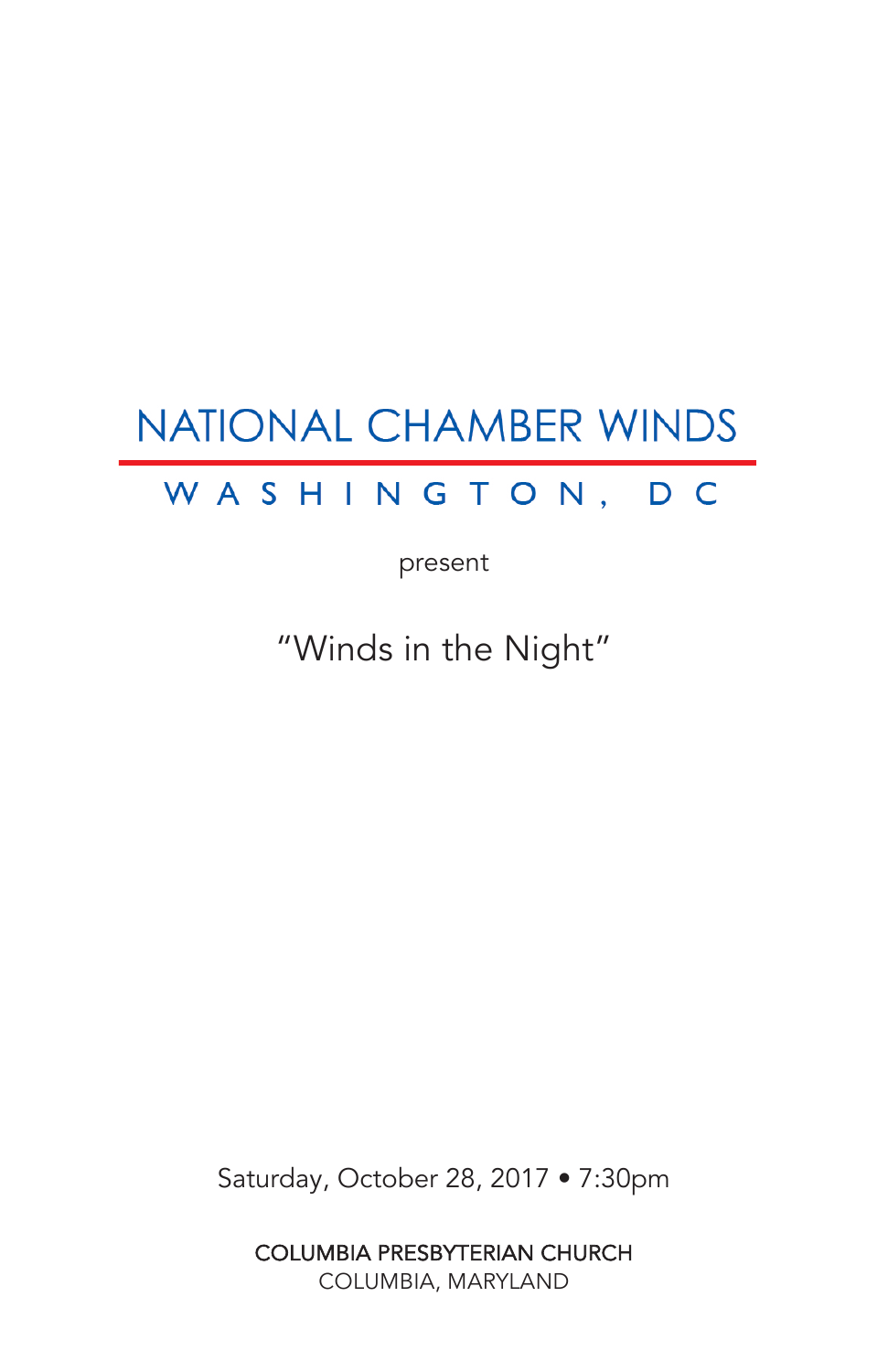#### PROGRAM

Sinfonia for Winds (1817) Gaetano Donizetti (1797 – 1848)

Ed. by Douglas Townsend

#### Respiration Suite (1962) Jurriaan Andriessen (1925 – 1996)

- I. Blood Air Dialogue
- II. Deep-Sea Sarabande
- III. Menuet at High Altitude
- IV. Flowing Air

#### Five Movements from Carmina Burana (1936/1981) Carl Orff (1895 – 1982)

# Arr. by Friedrich K. Wanek

- I. Fortune plango vulnera
- II. In trutina
- III. Tanz`
- IV. Amor volat undique
- V. In taberna

Sinfonietta, op. 188 (1873) Joachim Raff (1822 – 1882)

- I. Allegro
- II. Allegro molto
- III. Larghetto
- IV. Vivace

# THE NATIONAL CHAMBER WINDS

Pam Daniels – flute Elizabeth McGinness – flute Sarah Schram-Borg – oboe Bethany Slater – oboe Melissa Lander – clarinet Reis McCullough – clarinet Daniel Bowlds – bassoon David Young – bassoon Cecilia Buettgen – horn Shawn Hagen – horn Yoshiaki Horiguchi – double bass Robert J. Ambrose – conductor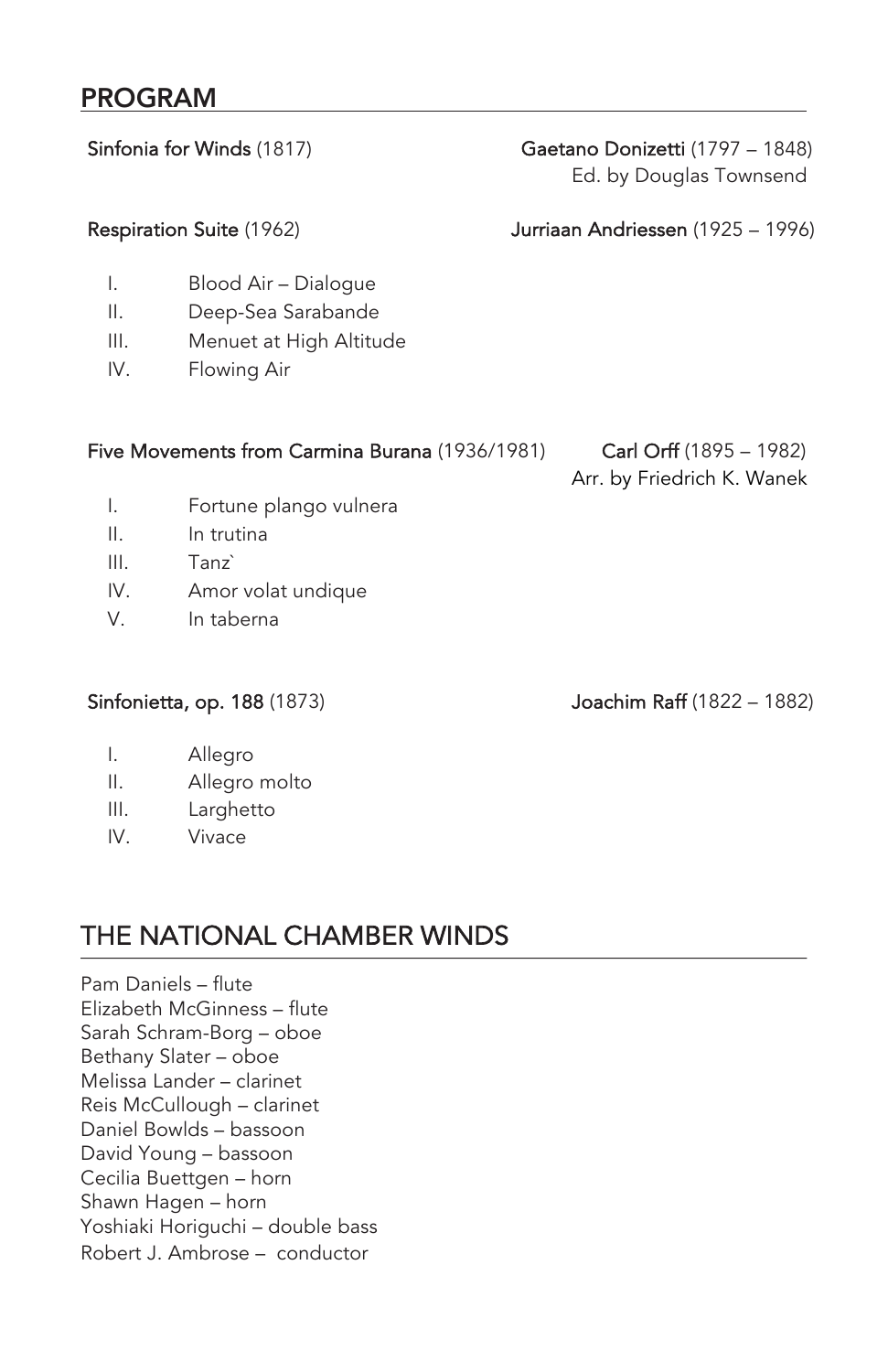#### PROGRAM NOTES

#### Sinfonia for Winds (1817)

Domenico Gaetano Maria Donizetti was an Italian composer born in Bergamo in Lombardy. Although he did not come from a musical background, at an early age he was taken under the wing of composer Simon Mayr who had enrolled him by means of a full scholarship in a school which he had set up. Mayr was also instrumental in obtaining a place for the young man at the Bologna Academy, where, at the age of 19 he wrote his first one-act opera, the comedy *Il Pigmalione*. Over the course of his career, Donizetti wrote almost 70 operas many of which are still regularly performed today. In addition to his large ouvre of operas, Donizetti wrote music of all kinds including songs, chamber music, piano music, and a large quantity of music for the church.

*Sinfonia for Winds* had the original title *Sinfonia a soli instrumenti (di fiato),* with the dedication *Dedicata al Sig. Nebbie Deleidi (dei suo Oseq.mo Servitore / Gaetano Donizetti / Bologna ti 19, aprile 1817).* The work has its origin in the composer's period of study in Bologna. The instrumentation is that of the traditional Classical era harmoniemusik ensemble (pairs of oboes, clarinets, horns, and bassoons) to which Donizetti added a single flute. After a brief, slow introduction the music unfolds at a brisk pace with beautiful, sweeping melodies and a transparency that shows the composer's command of writing for wind instruments.

*- Program notes from Wikipedia*

#### Respiration Suite (1962)

Jurriaan Hendrik Andriessen was a Dutch composer, whose father, Hendrik, brother Louis, and uncle Willem have also been notable composers. Andriessen studied composition with his father at the Utrecht Conservatory before moving to Paris where he studied with Olivier Messiaen.

The bulk of Andriessen's output is for the stage; his study in Paris was primarily in writing film music. He had a variety of musical influences which he drew upon, including American film music, Aaron Copland's ballets, folk music of various cultures, neoclassicism, and serialism; this eclecticism combined with his compositional skill made his writing well-suited to scoring dramatic works.

*Respiration Suite* was commissioned by the twenty-second International Congress of Physiological Sciences and is dedicated to Wallace O. Fenn, a physiologist. As the title suggests, the music is programmatic, and the intention is to give the impression of air moving into and out of the lungs. The piece was written in 1962 and was given its premiere performance by the Netherlands Wind Ensemble.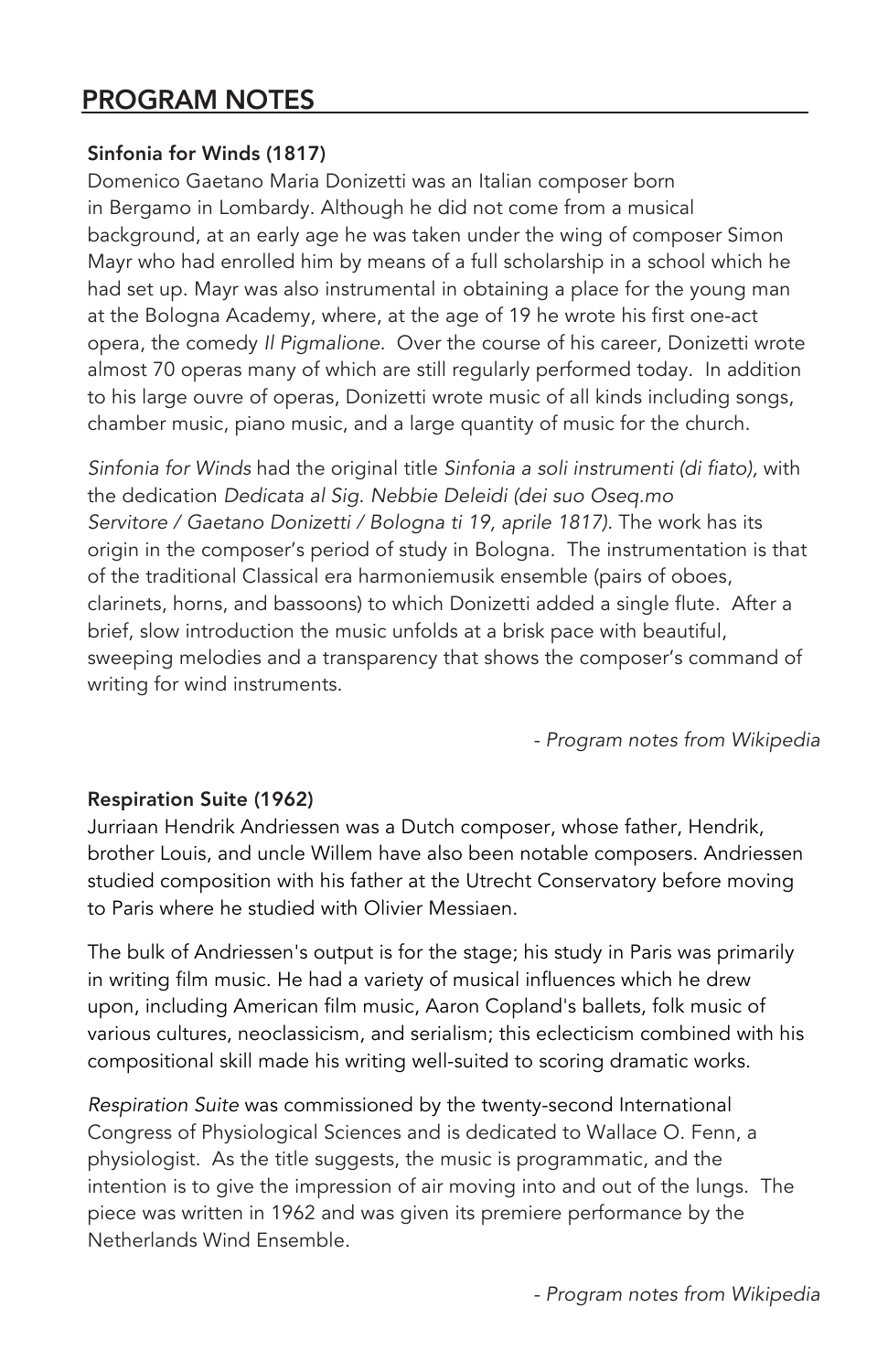### PROGRAM NOTES CONTINUED

#### Five Movements from Carmina Burana (1936/1981)

German composer Carl Orff was born on July 10, 1895 in Munich, Germany. Orff studied at the Munich Academy of Music and with the German composer Heinrich Kaminski and later conducted in Munich, Mannheim, and Darmstadt. He is known particularly for his operas and dramatic works and for his innovations in music education.

Orff's system of music education for children, largely based on developing a sense of rhythm through group exercise and performance with percussion instruments, has been widely adopted. In 1924 in Munich he founded, with the German gymnast Dorothee Günther, the Günther School for Gymnastics, Dance, and Music.

*Carmina Burana* is a scenic cantata composed by Orff in 1935 and 1936, based on 24 poems from the medieval collection *Carmina Burana.* Its full Latin title is *Carmina Burana: Cantiones profanæ cantoribus et choris cantandæ comitantibus instrumentis atque imaginibus magicis* ("Songs of Beuern: Secular songs for singers and choruses to be sung together with instruments and magic images"). *Carmina Burana* is part of *Trionfi*, a musical triptych that also includes *Catulli Carmina* and *Trionfo di Afrodite*. It remains a staple of the modern orchestral repertoire and is regularly performed to this day.

Romanian composer and arranger Friedrich K. Wanek completed several arrangements for chamber wind ensemble during his lifetime including this evening's *Five Movements from Carmina Burana*. Wanek's expertise can be seen in the way his arrangement retains the energy and musical intent of the original composition.

*- Program notes from various sources*

#### Sinfonietta, op. 188 (1873)

The lack of evidence to the contrary seems to indicate that Raff himself coined the word *Sinfonietta* for his op.188 in F. It has since been commonly used for works such as this - "little" or "light" symphonies and Raff's piece pre-dates the next work (by Rimsky-Korsakov) by seven years. The *Sinfonietta* was popular in its day and that no doubt helped the use of the term amongst composers.

He wrote the *Sinfonietta* in Wiesbaden in Spring 1873 during the period which was, as his daughter Helene wrote, "the cultural high point of his life". Isolated works are rare in Raff's canon. In contrast with his eleven Symphonies, six Operas, eight String Quartets, four Piano Trios and five Violin Sonatas there is only one Sinfonietta and only one other (earlier) piece for wind band. This is unlikely to signal any feeling by Raff that the work was a failure, however. It was virtually unique in its time and was popular from the first. Raff understood the financial imperative of getting his works performed. From a commercial point of view there may have been little point in writing another whilst the original one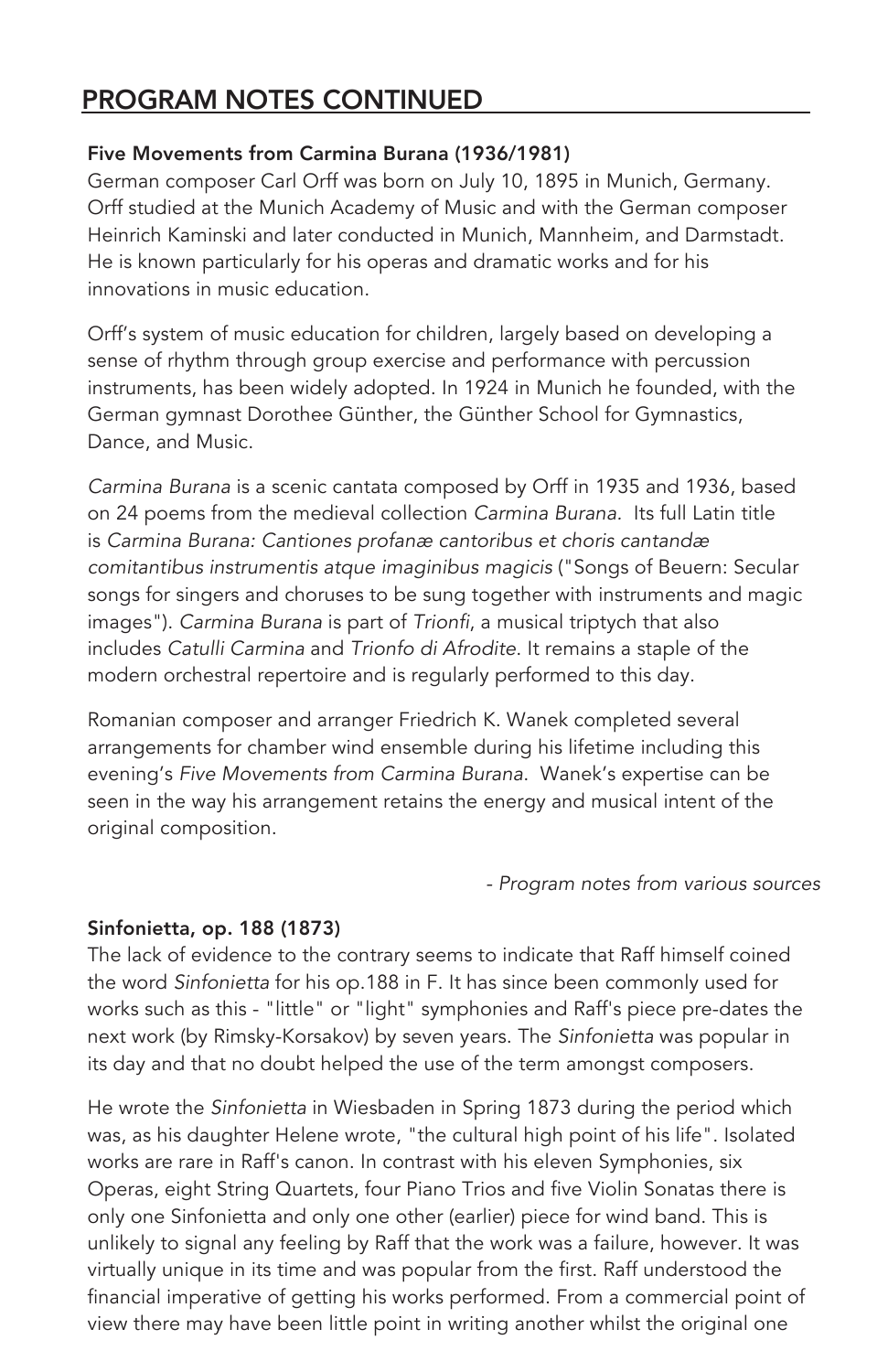## PROGRAM NOTES CONTINUED

was doing so well in an uncontested field. From an artistic standpoint, it is difficult to see how he could have bettered his first attempt.

Written for pairs of flutes, oboes, clarinets, bassoons and French horns, it was clearly intended by Raff to be regarded as something greater than the wind serenades which had been popular since Mozart's time. Neither his motivation for writing the work, nor the occasion of its premiere is recorded, but it was published in November 1874 by Siegel of Liepzig and Raff himself also arranged all four movements for piano four hands.

The *Sinfonietta's* popularity endured and it was one of the works which continued to keep its composer's name before audiences, long after most of his music was forgotten. This is no doubt partly due to the comparative dearth of quality repertoire written for small wind bands, but it must also be because of the unfailing wit, vivacity and good humor of the music itself. It retains the traditional symphonic movement structure and is truly a "small symphony". Throughout, Raff employs his trademarks of counterpoint and classic musical forms but these never interfere with the work's pervading atmosphere of joi de vivre.

*- Program notes from raff.com*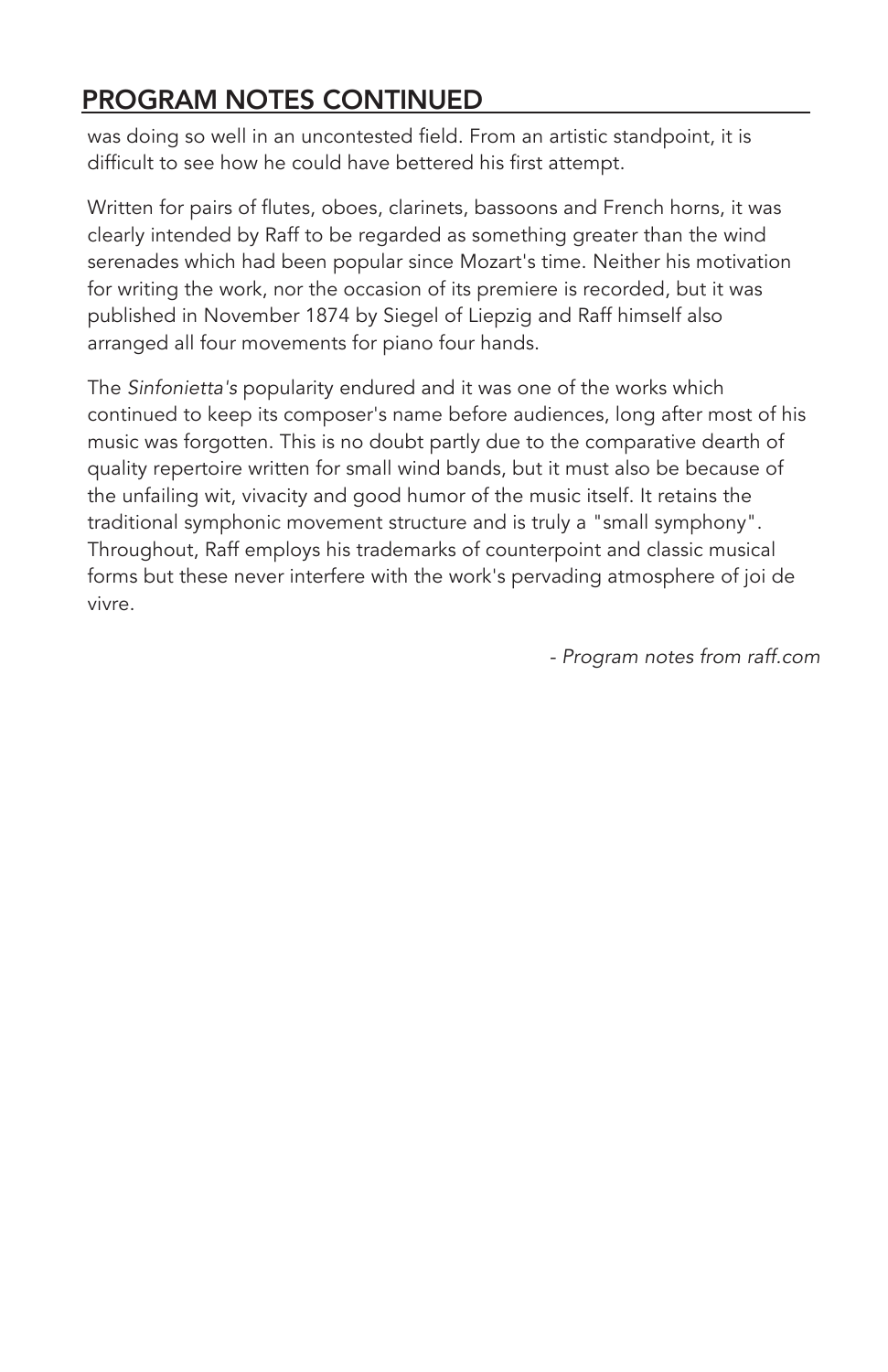# ARTIST PROFILES

Conductor Robert J. Ambrose enjoys a diverse career as a dynamic and engaging musician. His musical interests cross many genres and can be seen in the wide range of professional activities he pursues. Ambrose studied formally at Boston College, Boston University, and Northwestern University, where he received the Doctor of Music degree in conducting.

Ambrose has conducted professionally across the United States as well as in Australia, Canada, Finland, Germany, Greece, Hong Kong, Singapore, and Taiwan. His interpretations have earned the enthusiastic praise of many leading composers including Pulitzer Prize winners Leslie Bassett, Michael Colgrass, and John Harbison. He has conducted over fifty premiere performances.

Dr. Ambrose is founder and music director of the Atlanta Chamber Winds. Their premiere compact disc, Music from Paris, was released on the Albany Records label and received outstanding reviews in both *Fanfare Magazine* and *Gramophone Magazine*. He is also founder and music director of the National Chamber Winds, based in Washington, DC. In October 2016, Dr. Ambrose was invited to spend a week on tour as a guest conductor with the United States Army Field Band. Ambrose is the only civilian in history to be invited to guest conduct a premiere American military band on tour.

Ambrose currently serves as Director of Bands, Professor of Music and Associate Director of the School of Music at Georgia State University, a research institution of over 57,000 students located in Atlanta, Georgia. As Director of Bands he conducts the Symphonic Wind Ensemble, leads the graduate wind conducting program, and oversees a large, comprehensive band program.

Bassoonist J. Daniel Bowlds is a native of Lexington, Kentucky and an avid UK basketball fan. He earned an assistantship and Master of Music degree at Kent State University where his graduate woodwind quintet, Aelus V, was a finalist in the 1997 Coleman Chamber Ensemble Competition. While completing a Bachelor of Arts degree from Missouri Western State College, he studied both voice and bassoon, and was Principal Bassoon for the Missouri All-Collegiate Band and the Phi Mu Alpha Sinfonia National Assembly. SGM Bowlds is currently a member of the U.S. Army Field Band. His instructors include Richard Yeager, David Debolt, and Linda Harwell.

Cecilia Buettgen is a professional French horn player living in Northern Virginia. She currently works full time with "The President's Own" United States Marine Band in addition to freelancing with regional orchestras and teaching private lessons to young horn players. Before serving in "The President's Own", Cecilia toured with Shen Yun Performing Arts in 2012 and served as Acting Principal Horn with the Beijing National Opera House in 2011. She is a graduate of the University of Cincinnati College Conservatory of Music (Master of Music) and Western Michigan University (Bachelor of Music) where she studied with Professor Randy Gradner and Dr. Lin Foulk, respectively. Cecilia lives with her husband Carl and their two greyhounds Turbo and Daisy.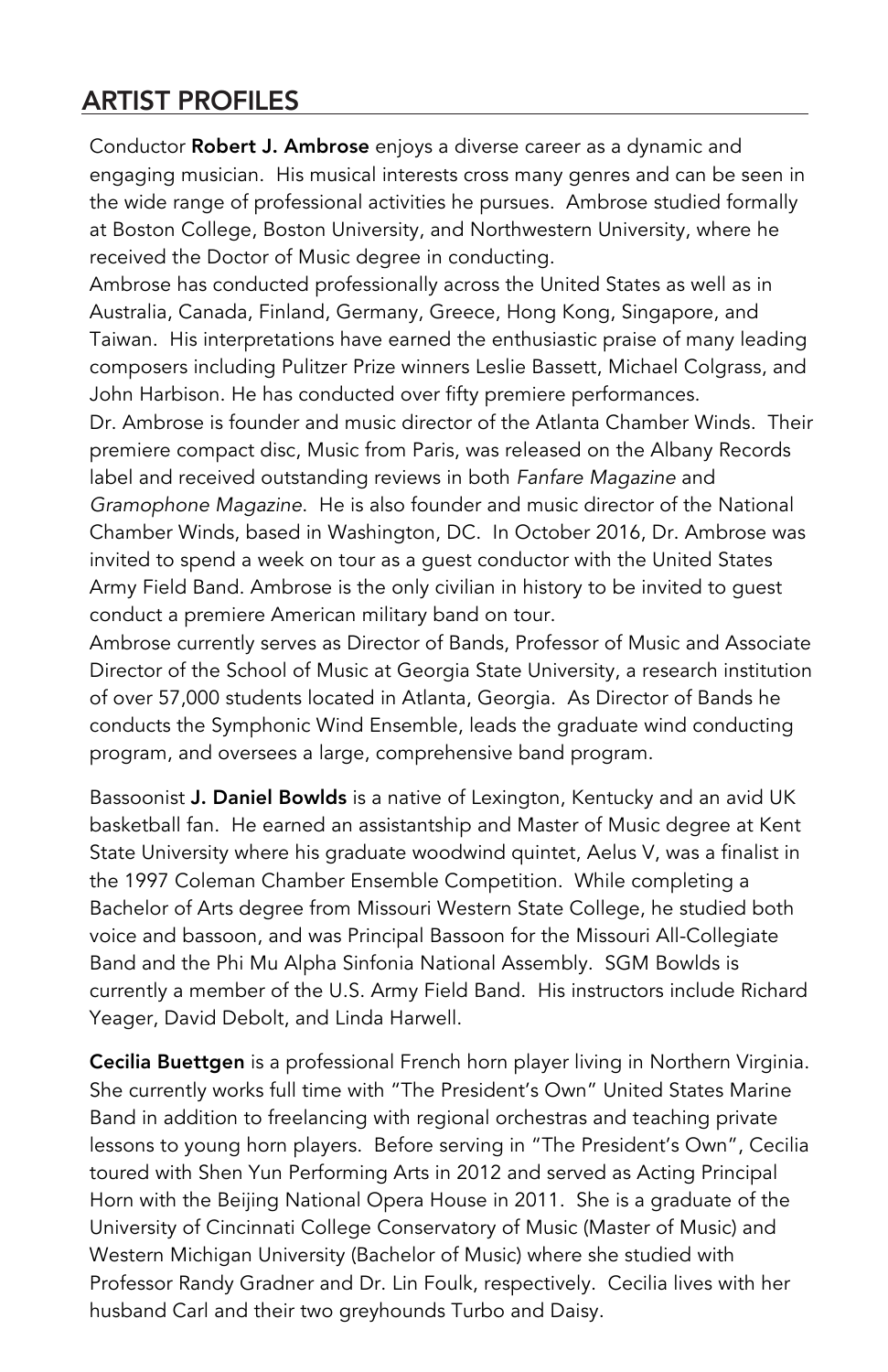# ARTIST PROFILES CONTINUED

Flutist Pam Daniels is a native of Reston, Virginia. She completed her Master of Music degree at the New England Conservatory of Music and her Bachelor of Music degree and Performer's Certificate at the Eastman School of Music. She is currently a member of the U.S. Army Field Band. Prior to joining the Field Band, she held the position of Principal Flute with the Cape Cod Symphony, and held fellowships at the Tanglewood Music Festival, Music Academy of the West, and National Orchestral Institute. Her primary flute instructors have included Elizabeth Rowe, Bonita Boyd, Paula Robison, and Judith Lapple.

SFC Shawn Hagen is currently a member of The United States Army Band. Prior to this appointment, he served eight years with The United States Army Field Band, during which he performed across the US and abroad with the Concert Band and the Embassy Brass Quintet.

When not in uniform, Hagen is active in the thriving music scene surrounding D.C. He frequently joins the sections with The Kennedy Center Opera House Orchestra and Musical Theater Orchestra. Recent performances included Washington National Opera's 2016 Ring Cycle and solo horn in the Kennedy Center productions of Little Dancer, Gigi, and A Gentleman's Guide to Love and Murder. He has also performed with the National Symphony Orchestra, Baltimore Symphony Orchestra, Washington Concert Opera, Signature Theater, Apollo Chamber Orchestra, Harrisburg Symphony Orchestra, Alexandria Symphony Orchestra, Maryland Symphony Orchestra, and Annapolis Symphony Orchestra.

Hagen is passionate about education. He served as horn professor at The Peabody Conservatory from 2012-2017. He was the brass coach for the Maryland Classic Youth Orchestra and has also taught at American University and The Bullis School. He lives in Silver Spring, MD with his son August. Both are currently exploring the wonders of the ukulele.

Bassist Yoshiaki Horiguchi has been acclaimed by the Baltimore Sun for his ability to put on a "dazzling display of dexterity and panache." Yoshi is an active double bassist in the DC-Baltimore area having performed with the National Philharmonic, Baltimore Boom Bap Society, The Hungry Monks, Great Noise Ensemble, and more. Yoshi is currently the double bassist in Trio Jinx, the genrecrossing, classical-core trio.

In addition to being an active performer, Yoshi is an educator and pedagogue. He has served on the faculty for the Baltimore Symphony's ORCHkids program, Bass Works, Peabody Preparatory, and American Music System.

Yoshi graduated as a Linehan Artist Scholar at the University of Maryland, Baltimore County where he won the 2011 concerto competition. He then graduated as an Aegon USA scholar at the Peabody Conservatory for his Master's Degree and is currently pursuing his Doctorate of Musical Arts at Peabody. Yoshi proudly hails from the studios of Ed Malaga, Jeff Koczela, Laura Ruas, Paul DeNola, and Paul Johnson.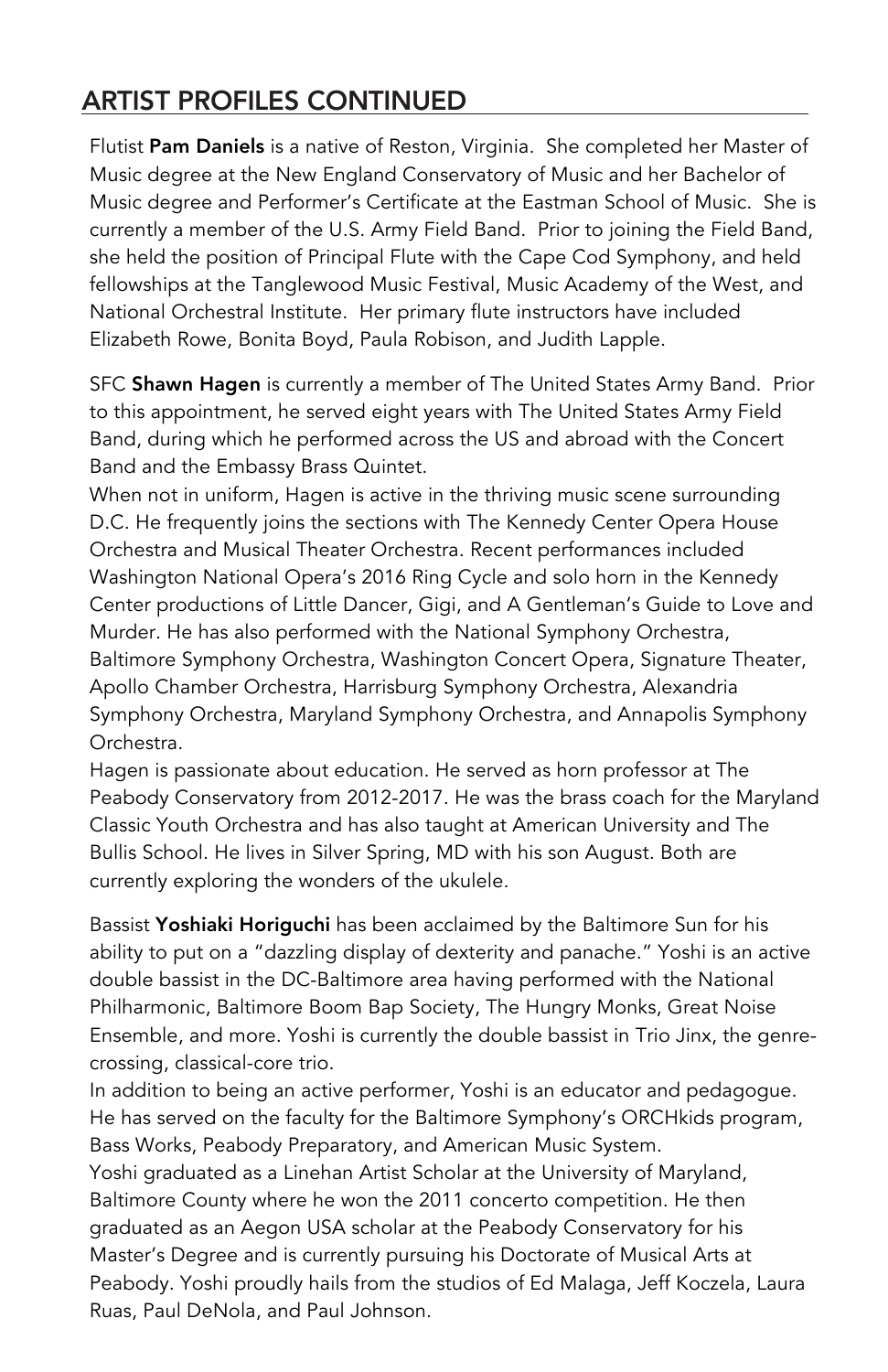# ARTIST PROFILES CONTINUED

Equally accomplished in large ensembles and chamber groups, clarinetist Melissa Johnson Lander is an emotionally captivating artist known for her rich clarity of sound. She has performed in some of the world's greatest concert halls from Carnegie Hall, Suntory Hall in Tokyo, and the Kennedy Center to many unique locales including Barrow, Alaska, the castle ruins in Heidelberg, and the Royal Norwegian Palace.

During her seven years as clarinetist with the elite U.S. Army Field Band, Ms. Lander performed more than 800 concerts including joint concerts with the Detroit Symphony, the Boston Pops, and the Cincinnati Pops Orchestra. As Co-Principal Clarinetist, she was a featured soloist in over 35 concerts performing Aaron Copland's *Clarinet Concerto* and premiering a new accompaniment for the solo work *Homage a Manuel de Falla* by Bella Kovacs. Ms. Lander was also a member of the Pentagon Winds woodwind quintet, performing at more than 50 U.S. colleges and universities presenting recitals and master classes.

Ms. Lander gave her solo recital debut at the age of 21 with a live radio broadcast on National Public Radio as a result of winning the Neale-Silva Young Artists Competition. She has performed as Principal Clarinet with the Heidelberg Schlossfestspiel Opera Orchestra and the Eastman Philharmonia, and Associate Principal of the Traverse Symphony and Bowdoin Summer Music Festival Orchestra among others. She also toured Japan with the famed Eastman Wind Ensemble under Dr. Donald Hunsberger.

Ms. Lander holds degrees from the University of Michigan, the Eastman School of Music, and the Interlochen Arts Academy and is currently pursuing a Graduate Performance Diploma from the Peabody Conservatory. Her teachers include Russ Dagon, Deborah Chodacki, Kenneth Grant, and Anthony McGill.

Clarinetist Reis McCullough is a member of the U.S. Army Field Band and has held the position of Principal Clarinet with the Concert Band since 2006 and Concertmaster since 2010. He is currently the Group Leader of the U.S. Army Field Band Clarinet Trio and has frequently performed as a soloist with the Concert Band. He received a Master of Music degree from the University of Michigan and both a Bachelor of Music degree and Performer's Certificate from the Eastman School of Music. He has studied with William Blayney, Kenneth Grant, Fred Ormand, and Robert DiLutis. In 2000, he toured Japan with the Eastman Wind Ensemble and has also performed with the Ars Nova Orchestra, Avanti Orchestra, Slee Symphonietta, Federal Way Philharmonic, and the Chautauqua Festival Orchestra. In his free time, Master Sergeant McCullough enjoys teaching clarinet to young students and providing assistance to schools in his community.

Flutist Elizabeth (Elli) McGinness is a graduate of the Eastman School of Music and Southern Methodist University. She is the Principal Flutist of United States Army Band "Pershing's Own," of which she has been a member since 2009. She holds the piccolo position in the McLean Orchestra and has been a substitute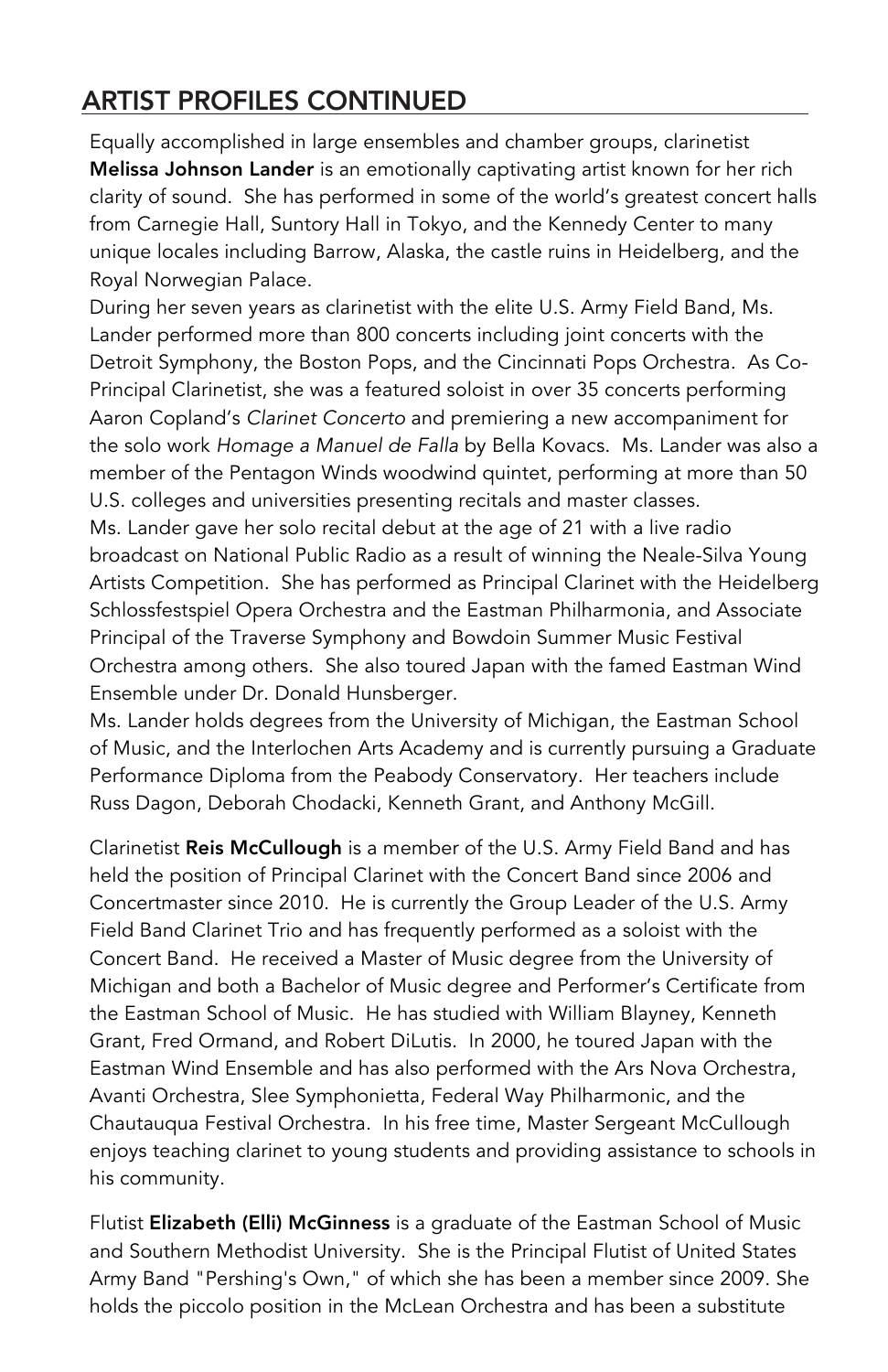# ARTIST PROFILES CONTINUED

with the Dallas Symphony Orchestra, the National Symphony Orchestra, and the Maryland and Annapolis Symphonies. McGinness and her husband, John, the bass trombonist of the Delaware and Roanoke Symphony Orchestras, reside in Northern Virginia with their two young boys.

Originally from Milton, Massachusetts, Sarah Schram-Borg holds a Master of Music degree from Yale University and a Bachelor of Music degree from the Eastman School of Music. Her principal teachers were Richard Killmer and Alex Klein. She is currently a member of The U.S. Army Field Band. Prior to joining the Field Band, she performed with many ensembles including the Orpheus Chamber Orchestra, American Modern Ensemble, the New Haven Symphony, the New Jersey Symphony and on the Broadway shoes Wicked and Les Miserables. She is currently the oboist with the Woodwind Ambassadors woodwind quintet.

Bethany Slater is the principal oboist of the Inscape Chamber Orchestra. Their debut album, "Sprung Rhythm", was nominated for a 2014 Grammy Award. Bethany also frequently appears with the Windham Chamber Music Festival and the Pikes Falls Chamber Music Festival. Previously, she held the positions of Principal Oboe with the Glens Falls Symphony Orchestra and Second Oboe of Lincoln Center's Mostly Mozart Festival Orchestra. She received a BM in oboe performance from the Eastman School of Music and studied at the Paris Conservatory with a Fulbright grant. Bethany owns and operates Bethany's Reed Shop, which provides hand-made professional reeds for oboists and bassoonists around the world.

Bassoonist Staff Sergeant David Young joined "The President's Own" United States Marine Band in August 2015. Staff Sgt. Young began his musical instruction on clarinet at age 9 and bassoon at age 11, and graduated from River Hill High School in Clarksville in 2009. He earned a bachelor's degree in music from the Bienen School of Music at Northwestern University (NU) in Evanston, Ill., in 2013, where he also studied for a semester at the Conservatorium van Amsterdam. His teachers included Christopher Millard of NU and principal bassoon of the National Arts Centre Orchestra in Ottawa, Canada; Lewis Kirk of NU and the Lyric Opera of Chicago; and Sue Heineman, principal bassoon of the National Symphony Orchestra (NSO) in Washington, D.C.

Prior to joining "The President's Own," Staff Sgt. Young was acting second principal bassoon with the Bergen Philharmonic Orchestra in Norway and adjunct professor at Washington Adventist University in Takoma Park, Md. He has also performed with the NSO, the New World Symphony in Miami Beach, Fla., the Civic Orchestra of Chicago, the Chicago Composer's Orchestra, the National Repertory Orchestra in Breckenridge, Colo., the Banff Festival Orchestra in Canada, and the Washington, D.C., based woodwind quintet District 5.